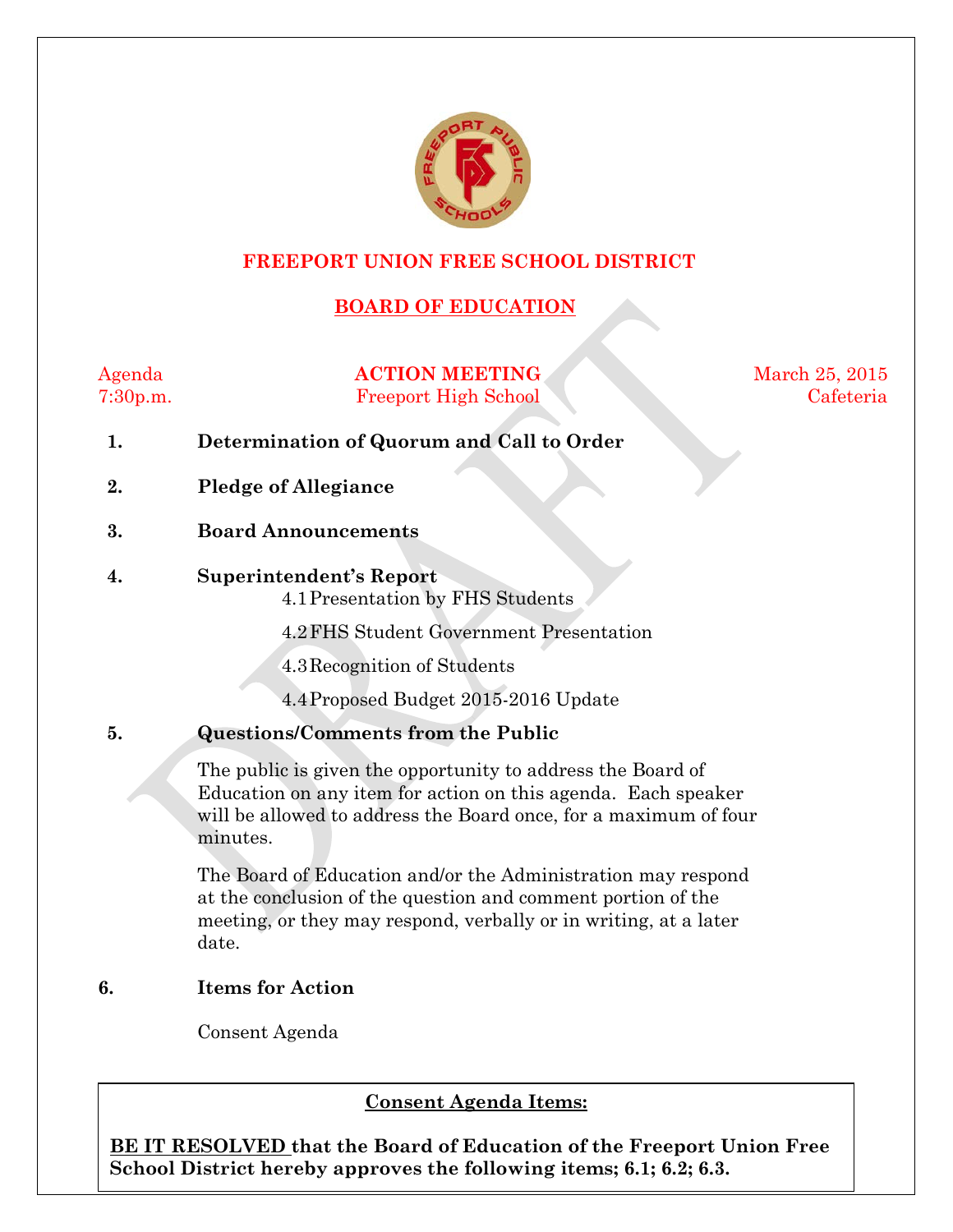#### **Acceptance of the Minutes**

#### **Consent Approve**

**7.**

|     | 6.1. | Acceptance of the Minutes of the Board of Education                                                                                                                                                                        | TAB <sub>1</sub>                                                                                                     |  |
|-----|------|----------------------------------------------------------------------------------------------------------------------------------------------------------------------------------------------------------------------------|----------------------------------------------------------------------------------------------------------------------|--|
|     | 6.2. | <b>Personnel Actions</b><br>Leave of Absence<br>Resignation<br>Change of Status<br>Appointment of Instructional Staff-Probationary<br>Appointment of Instructional Staff-Temporary<br>Appointment of Spring Coaching Staff | TAB <sub>2</sub><br>TAB <sub>3</sub><br>TAB <sub>4</sub><br>TAB <sub>5</sub><br>TAB <sub>6</sub><br>TAB <sub>7</sub> |  |
|     | 6.3. | <b>Education</b><br>1. Acceptance of the Minutes from the Committees on<br>Special Education and Preschool Education                                                                                                       | TAB <sub>8</sub>                                                                                                     |  |
| 7.  | 7.1  | <b>Other Items for Action</b><br>Personnel<br>Retirement of Staff                                                                                                                                                          | TAB <sub>9</sub>                                                                                                     |  |
| 8.  | 8.1  | <b>Education</b>                                                                                                                                                                                                           |                                                                                                                      |  |
|     |      | Approval of Consultants                                                                                                                                                                                                    | <b>TAB 11</b>                                                                                                        |  |
| 9.  | 9.1  | Finance<br>Budget Transfer - General Fund - March 2015                                                                                                                                                                     | <b>TAB 12</b>                                                                                                        |  |
| 10. | 10.1 | <b>Other Reports to the Board</b>                                                                                                                                                                                          | <b>TAB 13</b>                                                                                                        |  |

- 1. Treasurer's Report
- 2. High School Funds Report

#### **11. Questions/Comments from the Public on Other Topics**

At this time, the public is given the opportunity to address the Board of Education on any topic. Each speaker will be allowed to address the Board once, for a maximum of **four** minutes.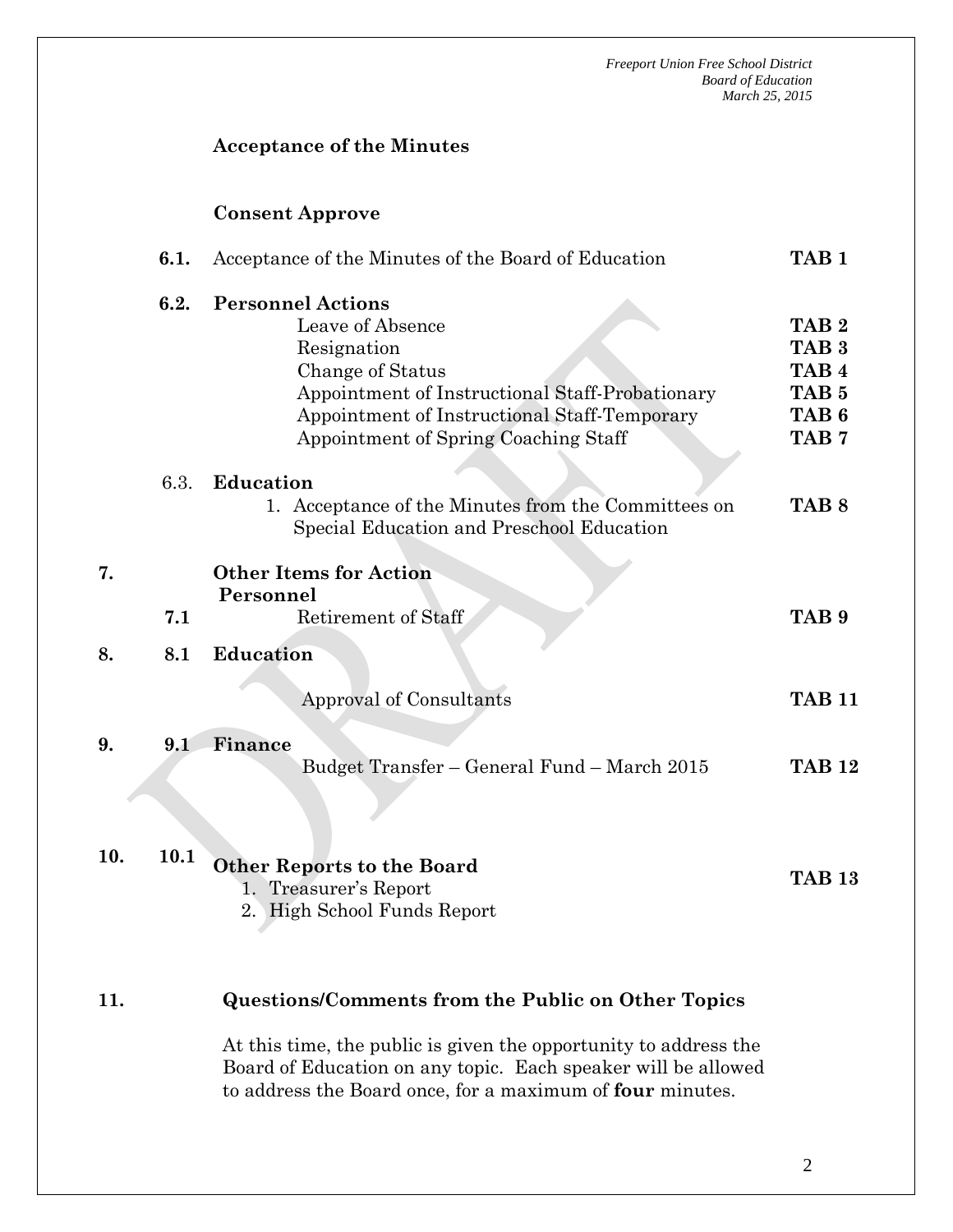The Board of Education and/or the Administration may respond at the conclusion of the question and comment portion of the meeting, or they may respond, in writing, at a later date.

- **12. Board Comments**
- **13. Superintendent Comments**
- **14. Adjournment**

#### **15. Next Meeting**

The next proposed meeting of the Board of Education will be held on April 15, 2015 at Caroline G. Atkinson School. All meetings begin at 7:30 p.m. unless otherwise noted.

Register to vote: Monday through Friday between 8:30 a.m. and 3:30 p.m. at the Administration Building, 235 N. Ocean Avenue.

**Visit our website at [www.freeportschools.org](http://www.freeportschools.org/)**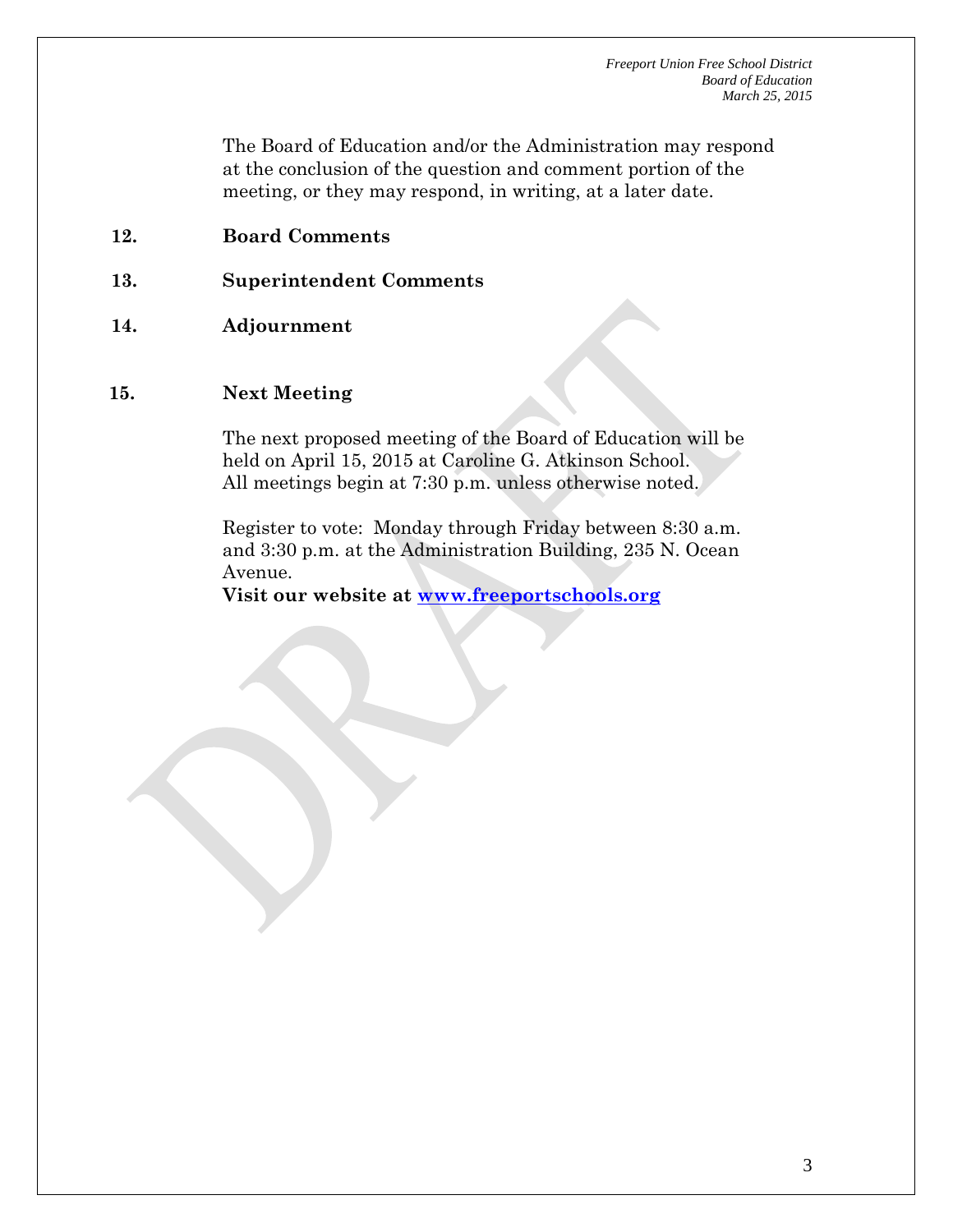# **Consent Agenda Items:**

**BE IT RESOLVED,** that the Board of Education of the Freeport Union Free School District hereby approves the following items; 6.1; 6.2; 6.3.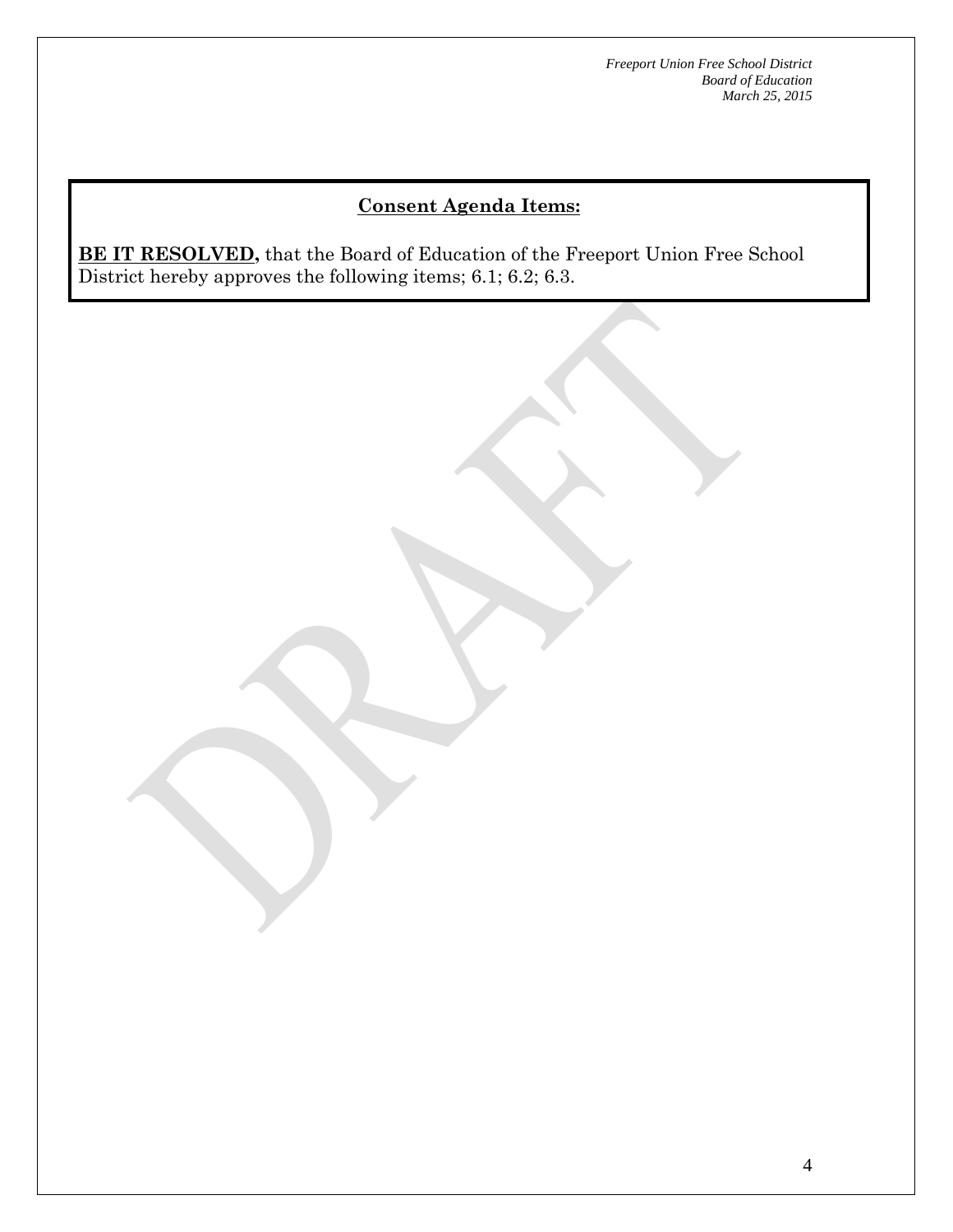**6.1**

**Acceptance of the Minutes**

**BE IT RESOLVED** that the Board of Education of the Freeport Union Free School District hereby accepts the minutes of the following meetings as written:

February 11, 2015, March 4, 2015 and March 11, 2015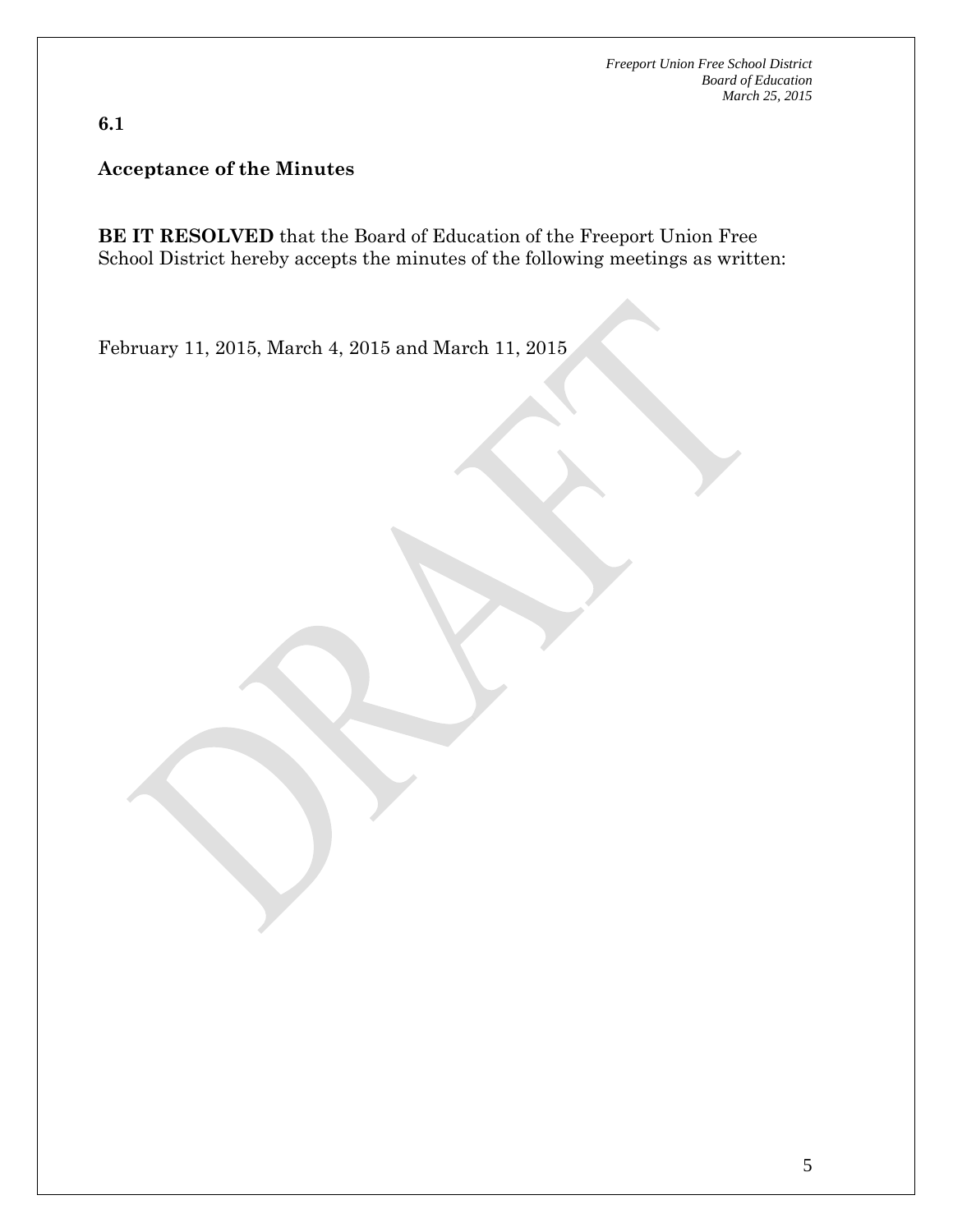**6.2** 

## **Personnel**

#### **Leave of Absence**

**BE IT RESOLVED**, that the Board of Education of the Freeport Union Free School District hereby grants a request for leave of absence as listed below:

- 1. **Gina Rocker,** Elementary Teacher, effective January 4, 2015 through February 22, 2015, unpaid LOA for health reasons.
- 2. **Mary-Kate Robinson,** Elementary Teacher, effective February 23, 2015 through June 30, 2015, unpaid LOA for childcare.
- 3. **Erica Ruge,** Elementary Teacher, effective March 30, 2015 through June 30, 2015, unpaid LOA for childcare.
- 4. **Brenda Floyd,** Security Aide, effective January 26, 2015 through March 8, 2015**,** unpaid LOA for health reasons.
- 5. **John Johnson,** Security Aide, effective January 8, 2015 through March 1, 2015**,** unpaid LOA for health reasons.
- **6. Linda Gooden**, Security Aide, effective February 1, 2015 through June 30, 2015, unpaid LOA for health reasons.
- **7. Theodore Devenuti,** full-time Teaching Assistant, effective February 23, 2015 through March 22, 2015, unpaid LOA for health reasons.
- **8. Alexandra Sanchez,** Elementary Teacher, effective February 24, 2015 through April 12, 2015, unpaid LOA for health reasons.
- **9. Kristen Santamaria,** Science Teacher, March 9, 2015 through April 19, 2015, and unpaid LOA for childcare.
- **10.Jacqueline Donnelly,** Science Teacher, March 9, 2015 through April 12, 2015, and unpaid LOA for health.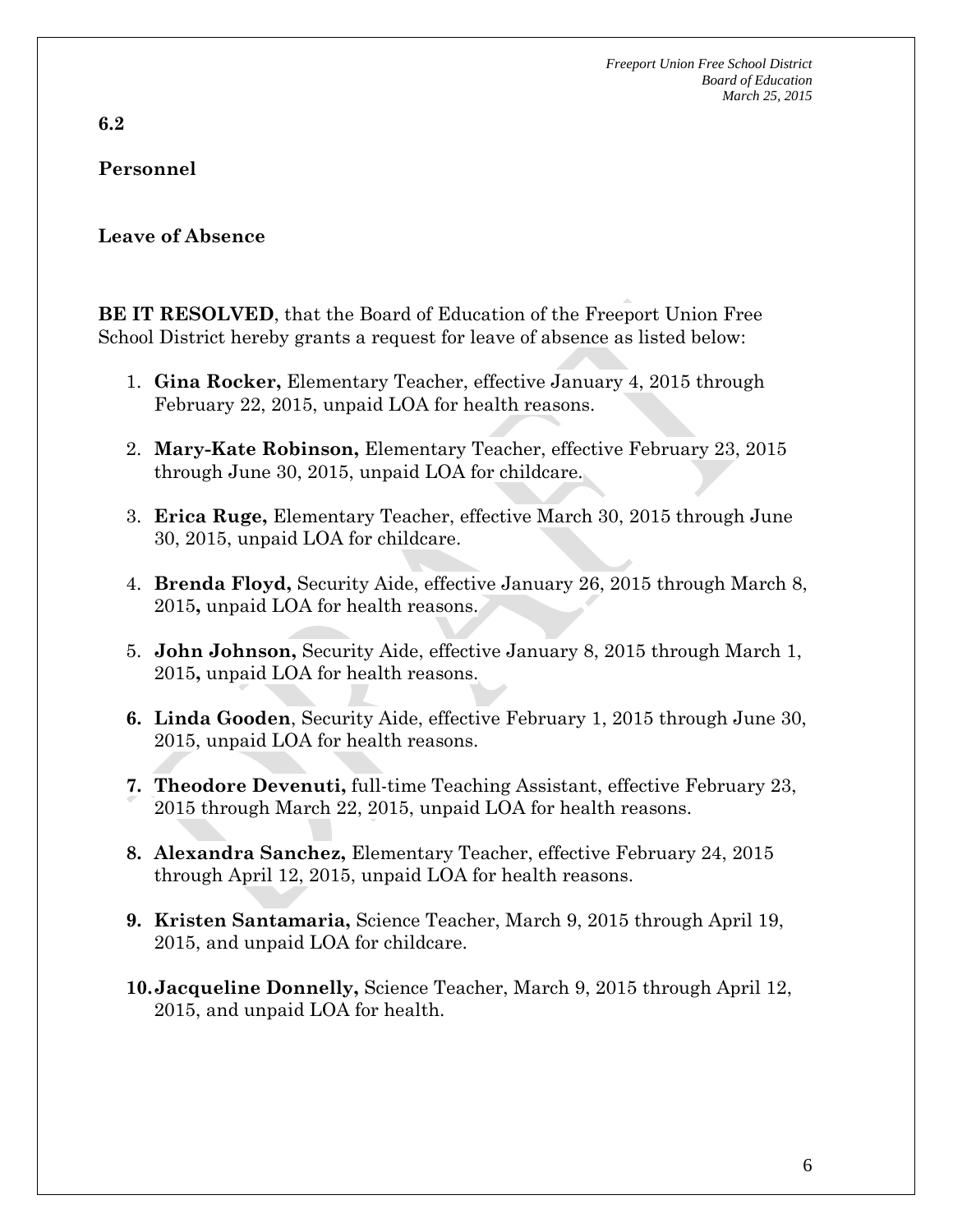**6.2**

## **Personnel**

#### **Resignation of Staff**

**BE IT RESOLVED**, that the Board of Education of the Freeport Union Free School District hereby accepts the letter(s) of resignation from the following staff member(s) as listed below:

**1. Michael D'Ambrosio,** full-time Teaching Assistant, effective February 28, 2015, for personal reasons.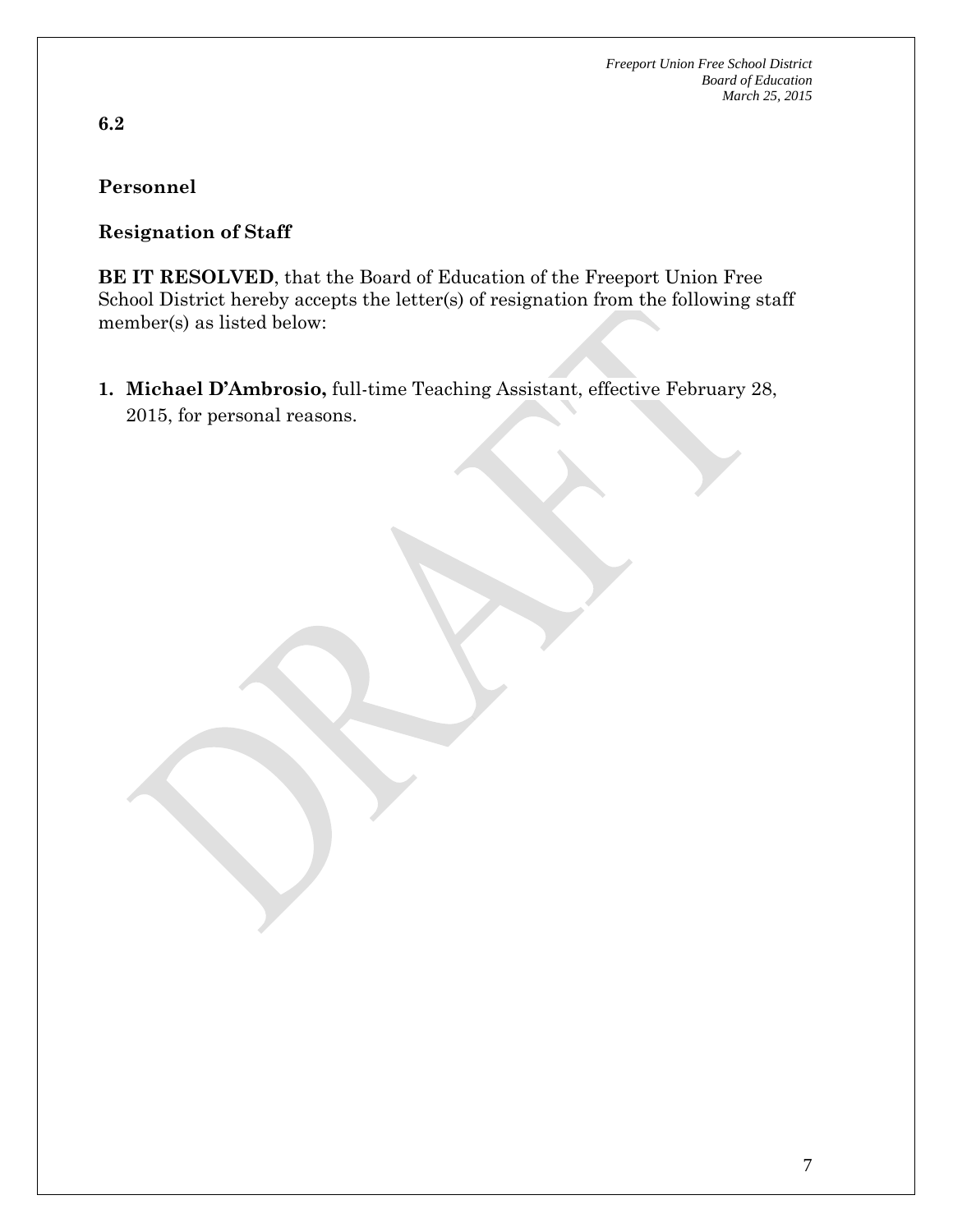**6.2**

**Personnel**

#### **Change of Status**

**BE IT RESOLVED,** that the Board of Education of the Freeport Union Free School District hereby approves the following change of status as listed below:

**1. Sophia Gutierrez,** part-time Teaching Assistant change to full-time Teaching Assistant effective February 23, 2015 with an anticipated tenure date of February 23, 2018. New salary \$19,713. Assignment: New Visions.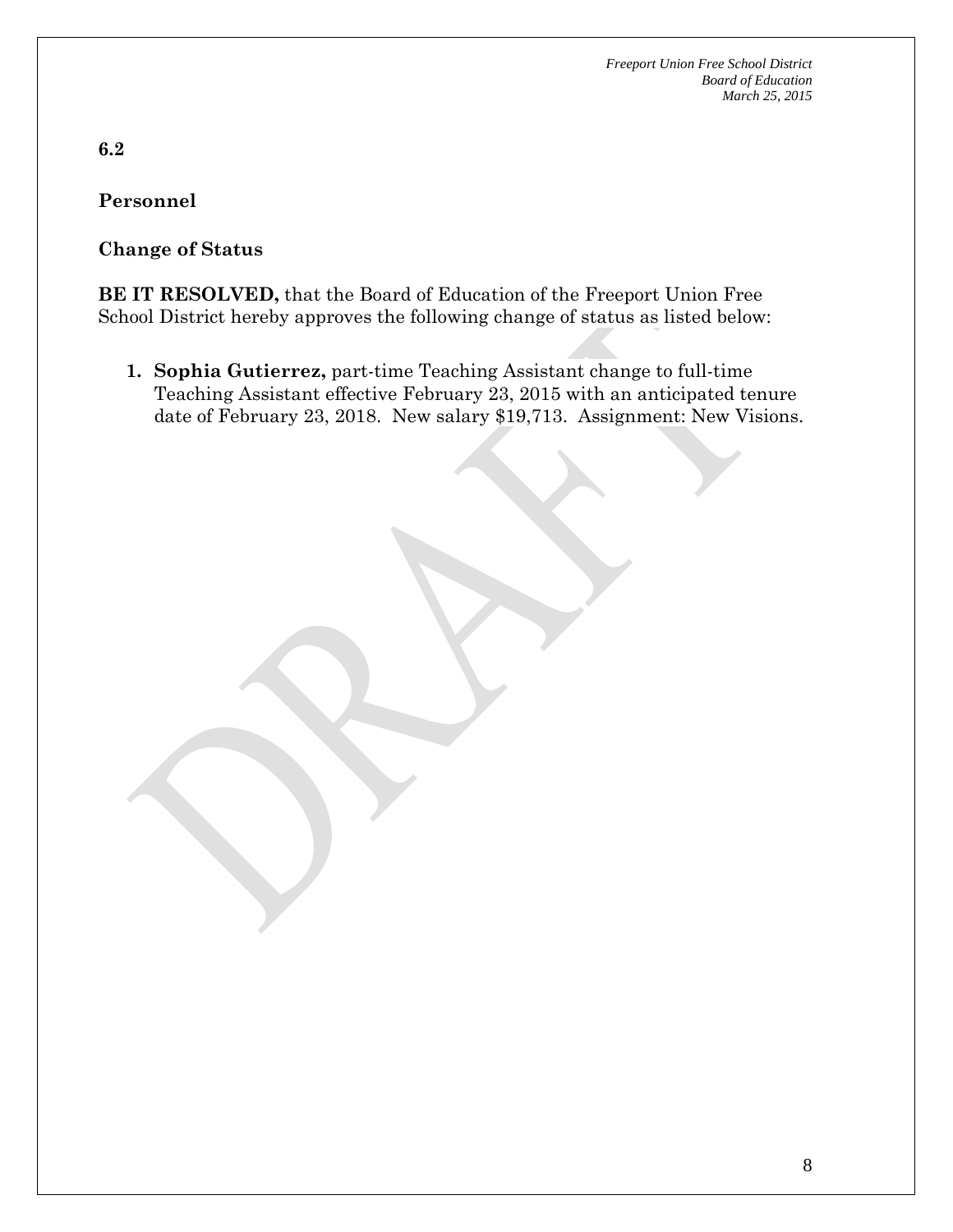# **6.2**

## **Personnel**

#### **Appointment of Instructional Staff - Probationary**

**BE IT RESOLVED**, that the Board of Education of the Freeport Union Free School District, upon the recommendation of the Superintendent, hereby appoints the individuals listed in the attached Appointment of Staff Report - Probationary, in accordance with the rules of the Board of Regents. These individuals shall possess appropriate certification allowing them to serve as teachers in the public schools of New York.

1. **Silke Wedding**, full-time Teaching Assistant (replacing M. D'Ambrosio, resigned), a probationary appointment effective March 2, 2015 with anticipated tenure on March 2, 2018. Compensation for this position is according to the FTAA Contract at \$19,713.Assignment: Archer.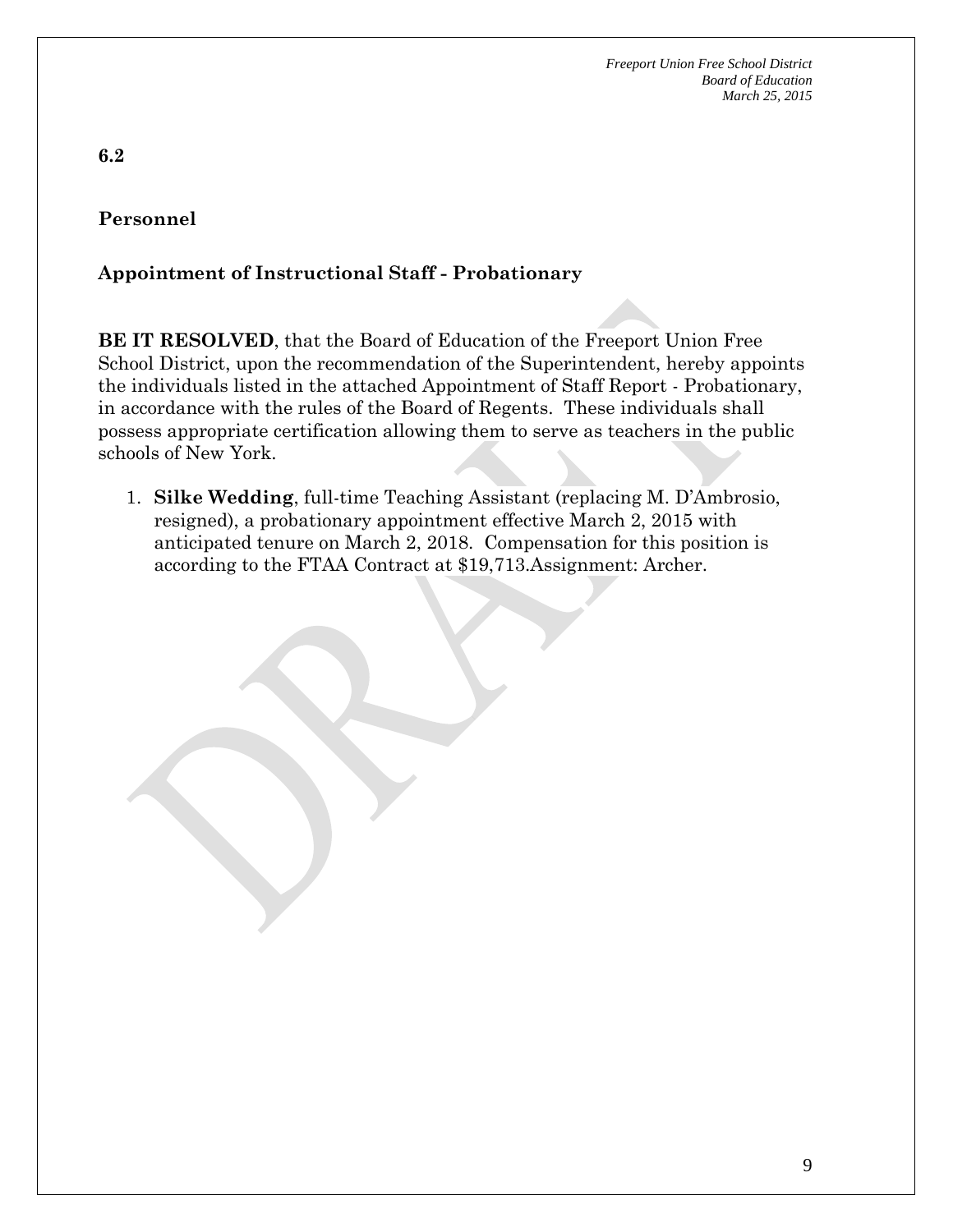#### **6.2 Personnel**

**Appointment of Instructional Staff - Temporary**

**BE IT RESOLVED**, that the Board of Education of the Freeport Union Free School District, upon the recommendation of the Superintendent, hereby appoints the individuals listed in the attached Appointment of Staff Report - Temporary, in accordance with the rules of the Board of Regents. These individuals shall possess appropriate certification allowing them to serve as teachers in the public schools of New York.

- 1. **Glenda Vieites**, part-time Teaching Assistant (replacing D. Credeur, change of status), a temporary appointment effective March 2, 2015. Compensation for this position is according to the FTAA Contract at \$12,550.Assignment: Bayview.
- 2. **Marilyn Salamone,** Permanent Substitute, a temporary assignment effective March 3, 2015 through June 26, 2015. Compensation will be according to the Substitute Rate at \$125 per day. Assignment: Giblyn.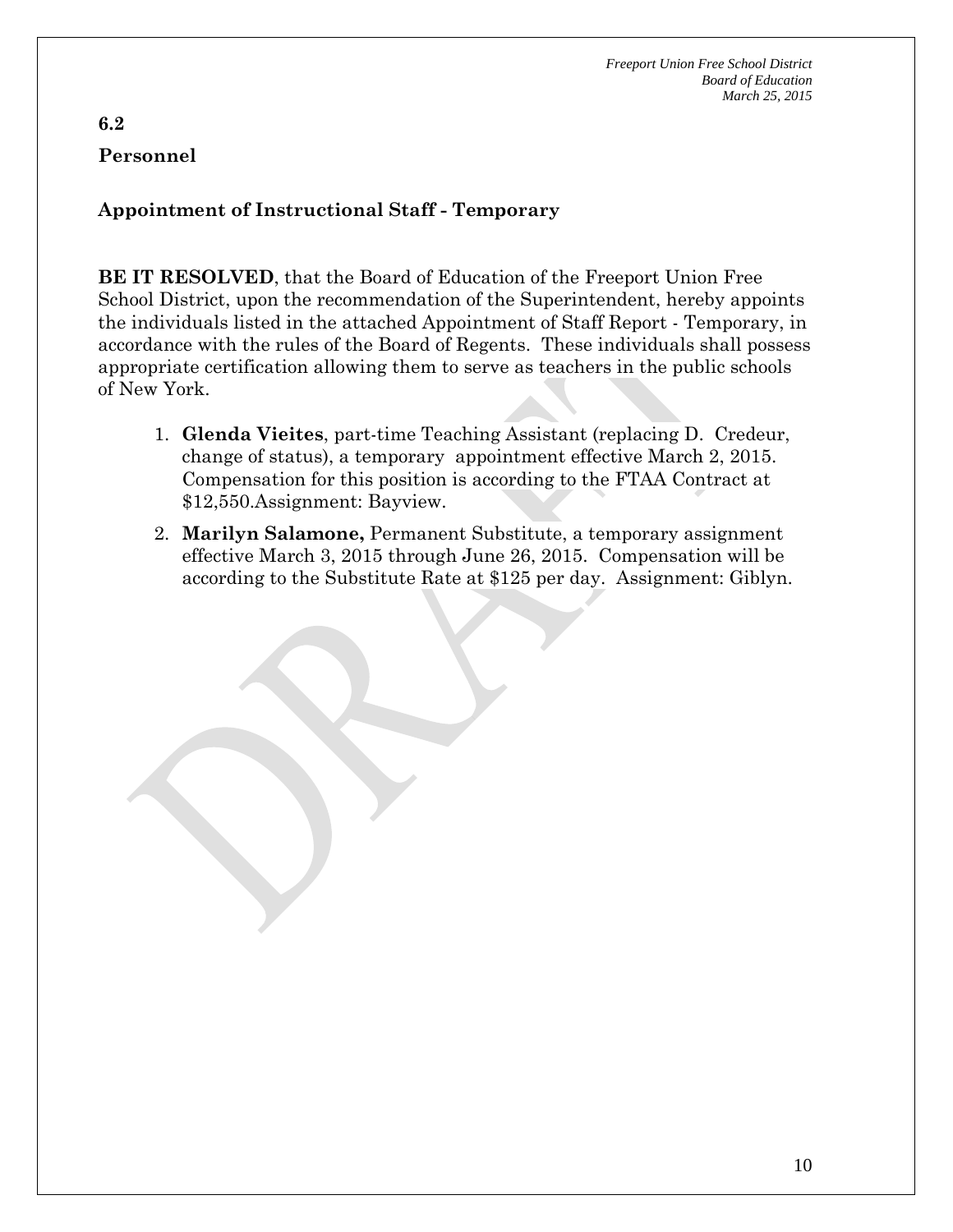# **Personnel**

### **Appointment of Spring Coaching Staff**

**BE IT RESOLVED,** that the Board of Education of the Freeport Union Free School District, hereby appoints the below listed individuals for coaching positions. These individuals shall possess appropriate certification allowing them to serve as coaches in the public schools of New York.

| <b>Coaches Names</b>  | Position                            | <b>Salary</b>            |
|-----------------------|-------------------------------------|--------------------------|
| Beathea, Lolita       | Varsity Badminton                   | $\$\$<br>4,595           |
| Delgado, Roberto      | Varsity Baseball Head               | \$<br>7,389              |
| Wynn, Matt            | Varsity Baseball Asst.              | \$<br>5,281              |
| Smar, Stephen         | JV Baseball Head                    | $\$\$<br>5,281           |
| Nunez, Ozbandi        | 7/8 Grade Baseball Head             | \$<br>3,758              |
| Mohrman, Harry        | <b>Boys Varsity Lacrosse Head</b>   | \$<br>7,908              |
| Fiore, Christopher    | <b>Boys Varsity Lacrosse Asst.</b>  | \$<br>5,803              |
| Halvorsen Sr. Timothy | Boys JV Lacrosse Head               | \$<br>5,628              |
| Halvorsen Jr. Timothy | Boys JV Lacrosse Asst.              | \$<br>5,628              |
| Fallot, Robert        | <b>Boys Modified Lacrosse Head</b>  | \$<br>4,673              |
| Allen, Kevin          | Boys Modified Lacrosse Asst.        | \$<br>4,251              |
| Torre, Danielle       | Girls Varsity Lacrosse Head         | \$<br>7,487              |
| Jones, Meredith       | Girls Varsity Lacrosse Asst.        | \$<br>5,803              |
| DiPalo, Gina          | Girls JV Lacrosse Head              | \$<br>5,316              |
| Mannanice, Vanessa    | Girls JV Lacrosse Asst.             | \$<br>4,910              |
| Talty, Lauren         | <b>Girls Modified Lacrosse Head</b> | \$<br>4,318              |
| Roberts, Tracie       | Girls Modified Lacrosse Asst.       | \$<br>4,251              |
| Sekesan, Danielle     | Girls Varsity Softball Head         | \$<br>7,389              |
| Loper, Kerri          | Girls Varstiy Softball Asst.        | \$<br>5,004              |
| Van Nostrand, Greg    | Girls JV Softball Head              | \$<br>5,281              |
| Lloyd-Forde, Lakisha  | 7/8 Grade Softball Head             | $\overline{\$}$<br>4,250 |
| DeBonis, Robert       | <b>Boys Varsity Tennis Head</b>     | \$<br>5,182              |
| Gilreath, Charles     | <b>Boys Varsity Track Head</b>      | \$<br>7,388              |
| Scott, Jahn           | Boys Varsity Track Asst.            | \$<br>5,004              |
| Blount, Eric          | Coed Modified Track Head            | \$<br>4,595              |
| Brown, Yvonne         | Coed Modified Track Head            | \$<br>4,250              |
| Yearwood, Felicia     | <b>Girls Varsity Track Head</b>     | \$<br>7,388              |
| Cellan, Russell       | Spring Weight Training              | \$<br>2,116              |
| McQueen, Michael      | Summer Weight Training              | \$<br>2,116              |
| Zito, George          | <b>Athletic Trainer</b>             | \$<br>6,663              |

# **Spring Coaches 2014-2015**

#### **6.2**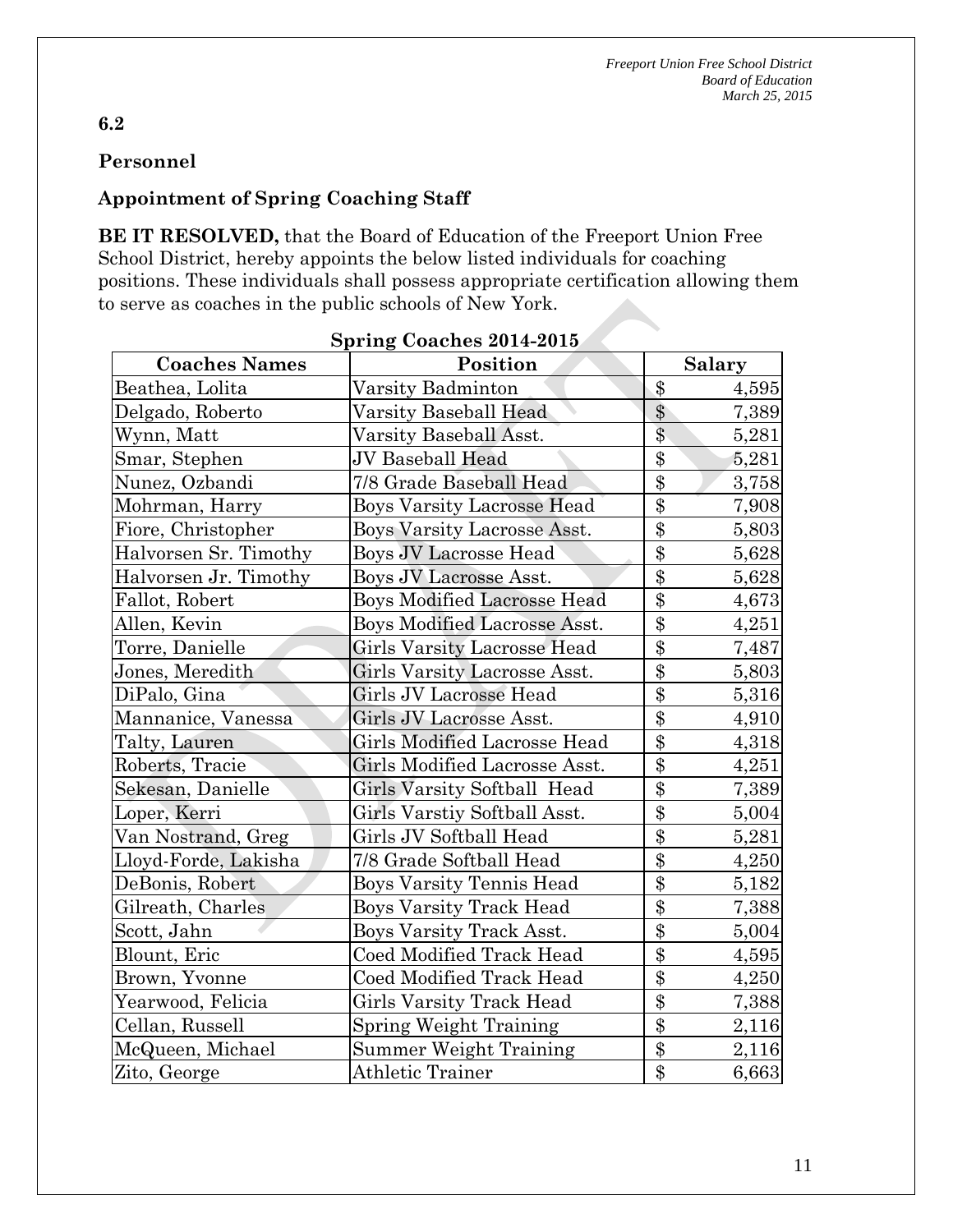**6.3**

**Education**

#### **CSE/CPSE Minutes**

**BE IT RESOLVED,** that the Board of Education of the Freeport Union Free School District hereby accepts the minutes of the meetings of the Committees on Special Education and Preschool Special Education for the following dates: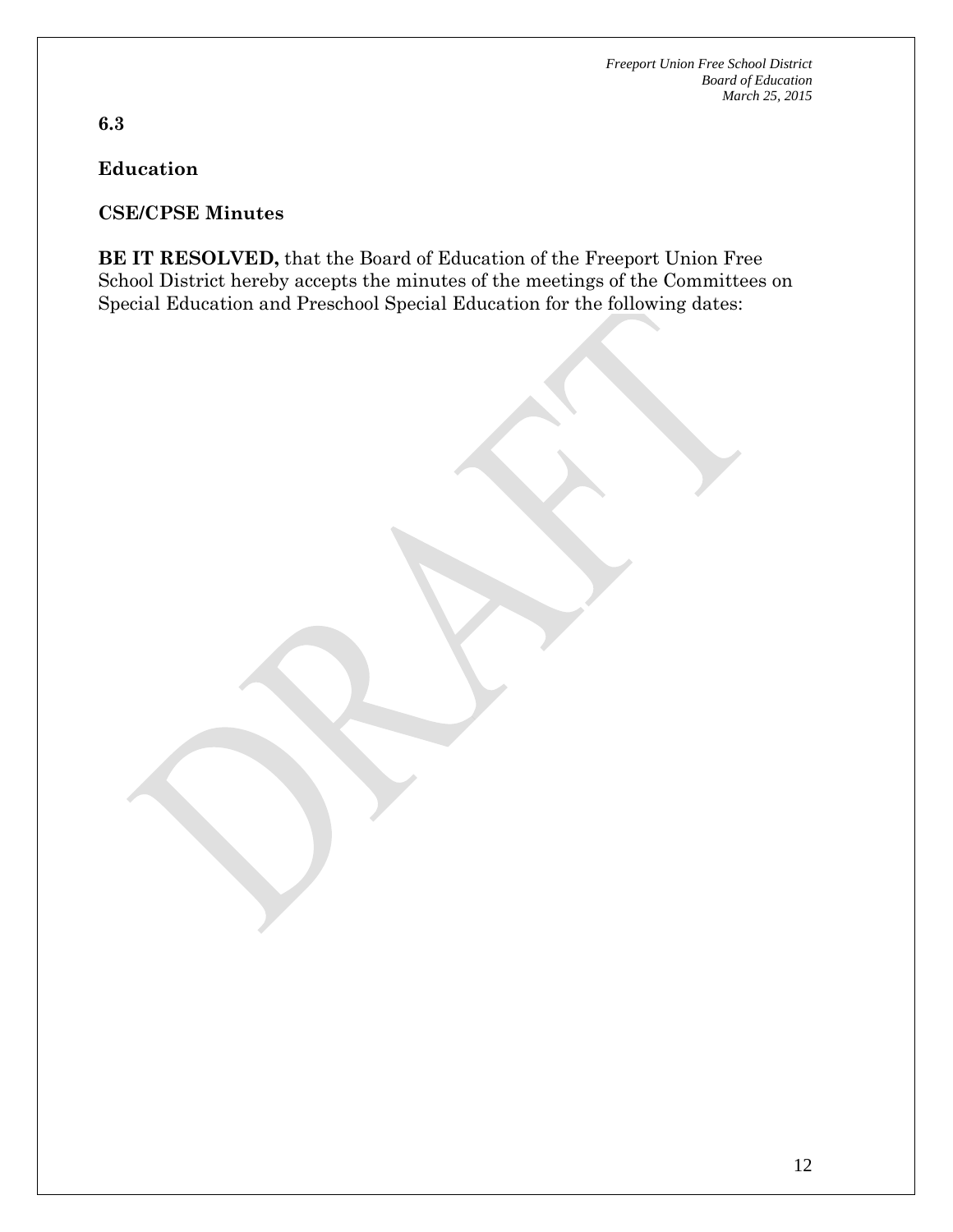# **Personnel**

### **Retirement of Staff**

**BE IT RESOLVED,** that the Board of Education of the Freeport Union Free School District hereby accepts the letter of resignation for the purpose of retirement from the following staff member as listed:

- 1. **Carol Gilliam,** Library Media Specialist, effective at the close of business June 30, 2015, after serving the children of Freeport for more than 27 years.
- 2. **Shirma John,** Food Service Helper, effective at the close of business June 30, 2015, after serving the children of Freeport for more than 9 years.
- 3. **Arthur Dozier,** School Psychologist, effective at the close of business June 30, 2015, after serving the children of Freeport for more than 41 years.
- 4. **Catherine Whritenour,** Cook, effective at the close of business June 26, 2015, after serving the children of Freeport for more than 32 years.
- 5. **Susan DeLuca,** Assistant Principal**,** effective at the close of business June 30, 2015 after serving the children of Freeport for more than 40 years.
- 6. **Ronald Grinnell,** Math Teacher, effective at the close of business June 30, 2015 after serving the children of Freeport for more than 34 years.

#### **7.1**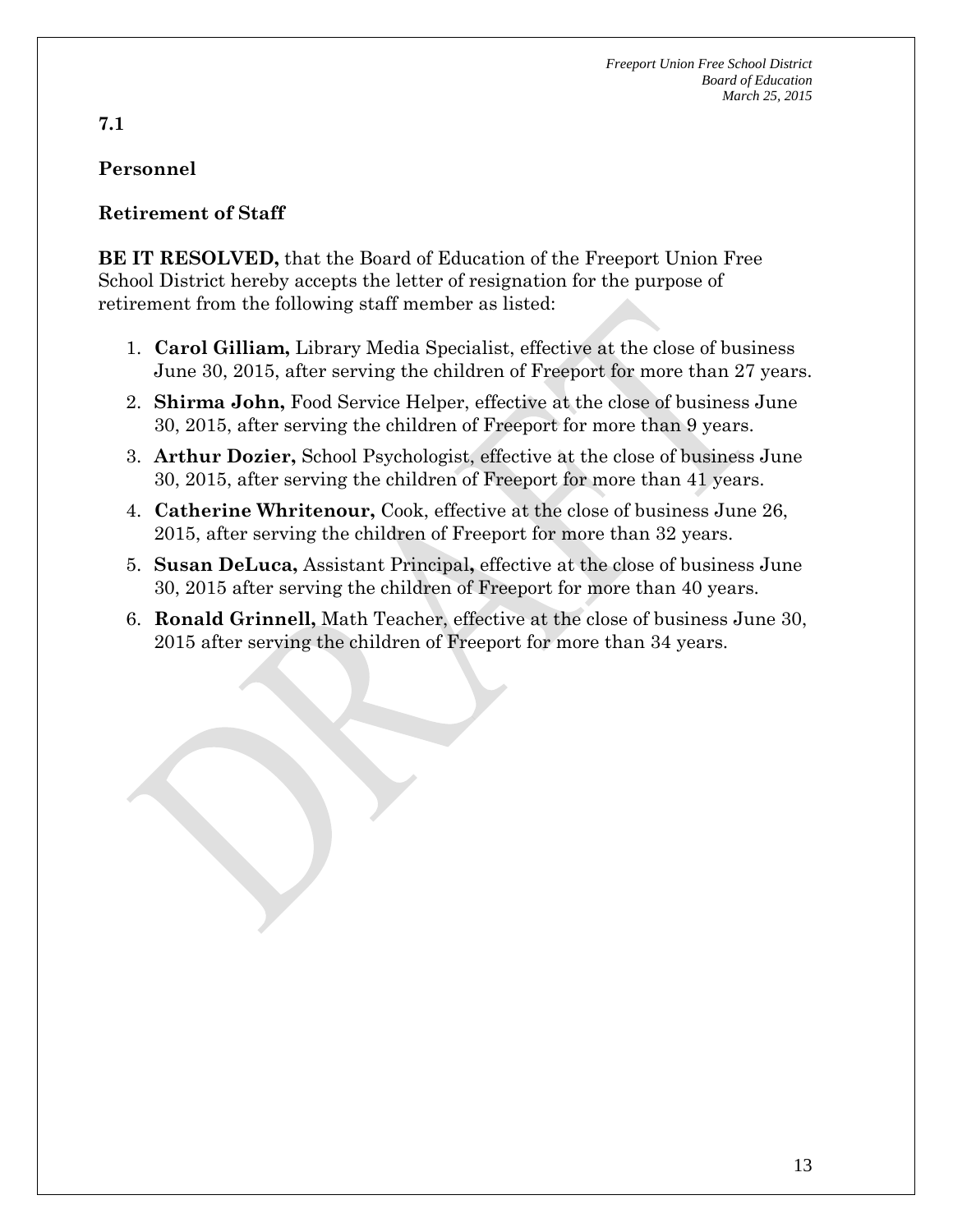#### **8.1 Education**

**Approval of Consultant(s)**

**BE IT RESOLVED,** that the Board of Education hereby approve the agreement between the following consultant(s) and the Freeport Union Free School District, as per the below list for; and

**BE IT FURTHER RESOLVED**, that the Board of Education authorizes the Superintendent (or his designee) to execute said agreements on its behalf.

| Consultant                                          | <b>Schools</b>                                                              | <b>Services Provided</b>                                                                                                                                                                                                     | <b>Total</b> | Funding                  |
|-----------------------------------------------------|-----------------------------------------------------------------------------|------------------------------------------------------------------------------------------------------------------------------------------------------------------------------------------------------------------------------|--------------|--------------------------|
|                                                     |                                                                             |                                                                                                                                                                                                                              | Cost         | <b>Source</b>            |
| Peter Hayes                                         | Columbus,<br>Archer,<br>Bayview,<br>Giblyn,<br><b>New</b><br><b>Visions</b> | Consulting services for<br>Kindergarten and First Grade<br>student selection for 2015-2016<br>year for Columbus, Archer,<br>Bayview, Giblyn, and New<br>Visions and new student<br>assignment to the four magnet<br>schools. | 1,000        | Title IIA                |
| Freeport<br>Teacher<br>Center                       | District-<br>wide                                                           | Professional Development in<br>STEM instruction, 3D printing,<br>and highly effective teaching<br>strategies.                                                                                                                | 10,000       | STLE3                    |
| Michelle<br>Yeates                                  | <b>FHS</b>                                                                  | Director of the school musical<br>will train students in after-school<br>rehearsals, approve sets, as well<br>as collaborate with the producer,<br>musical director,<br>instrumentalists and conductor.                      | 3,537        | $21st$ Century<br>Grant  |
| International<br>Association<br>for Human<br>Values | Dodd                                                                        | Provide two full time Art of<br>Living teachers to facilitate the<br>YES curriculum to all 7 <sup>th</sup> grade<br>students and offer additional<br>support at Dodd from April 1st.<br>June 19th.                           | 7,000        | Carol White<br>PEP Grant |
| Raphael<br>Francois                                 | Archer                                                                      | Provide twenty hours of Zumba<br>instruction for students from<br>April-June.                                                                                                                                                | 1,200        | Carol White<br>Grant     |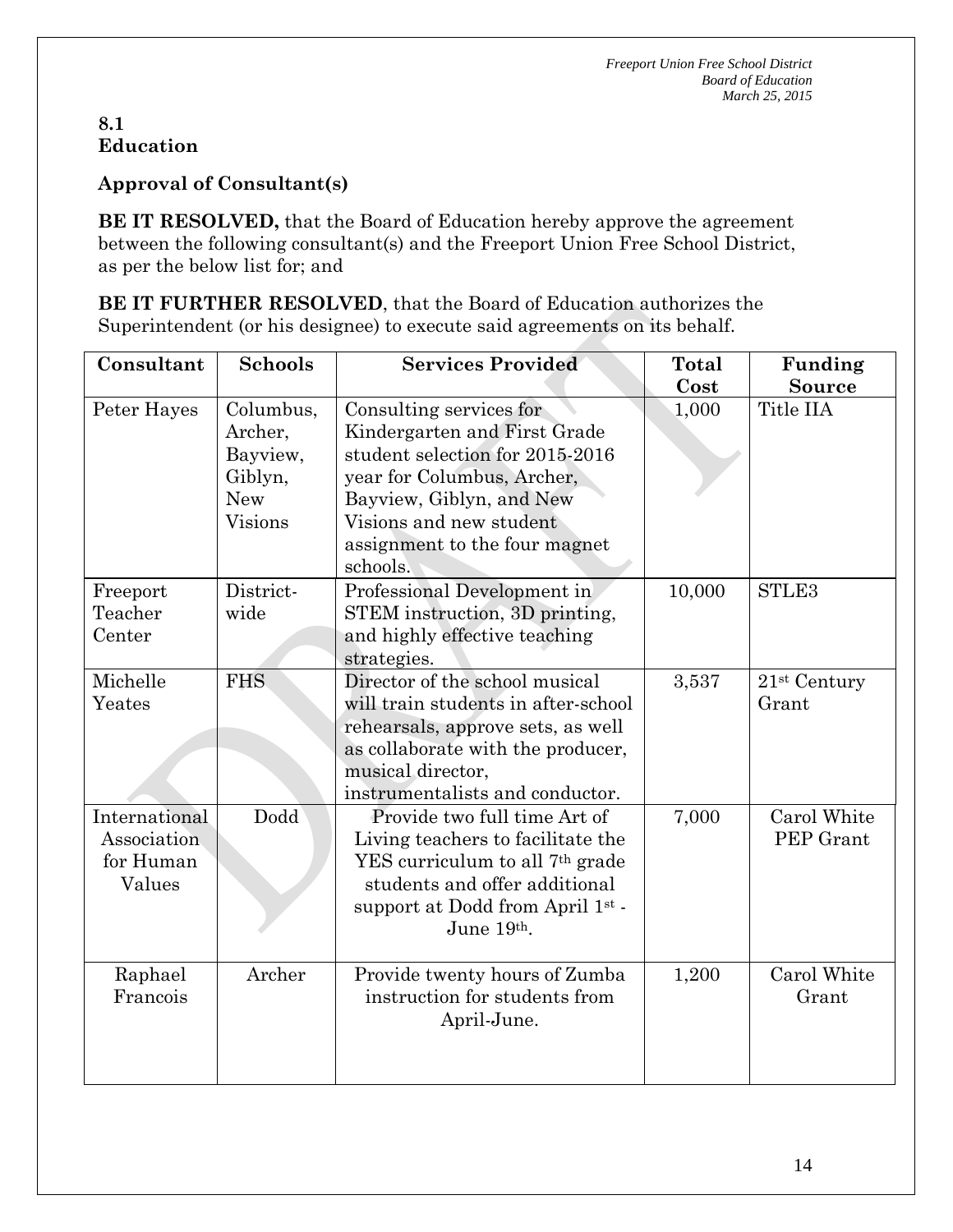|                        |                                                         | <b>Freeport Union Free School District</b><br><b>Board of Education</b><br>March 25, 2015                                                                                                                                            |        |                          |  |
|------------------------|---------------------------------------------------------|--------------------------------------------------------------------------------------------------------------------------------------------------------------------------------------------------------------------------------------|--------|--------------------------|--|
| Camp<br>HorsAbility    | <b>FHS</b>                                              | To provide a six week/six session<br>outdoor horse riding program for<br>twenty students in our CEI class<br>at FHS. The curriculum is<br>designed to increase the social,<br>emotional and physical well-<br>being of our students. | 7,800  | Carol White<br>Grant     |  |
| Kerboomkidz            | Dodd,<br><b>FHS</b>                                     | To provide twenty instructional<br>dance sessions, 40 minutes each,<br>during physical education<br>classes.                                                                                                                         | 4,500  | Carole White<br>Grant    |  |
| Focused<br>Fitness     | District-<br>Wide K-12                                  | Provide full day professional<br>development for approximately<br>twenty physical education staff.                                                                                                                                   | 1,800  | Carol White<br>PEP Grant |  |
| Nassau<br><b>BOCES</b> | Archer,<br><b>New</b><br>Visions,<br>Bayview,<br>Giblyn | Provide a four hour outdoor<br>environmental education<br>program for all fourth grade<br>students.                                                                                                                                  | 11,060 | Carol White<br>PEP Grant |  |
| Susan Sachs            | <b>FHS</b>                                              | Provide twelve one hour spin<br>classes for students at Freeport<br>High School.                                                                                                                                                     | 1,200  | Carol White<br>PEP Grant |  |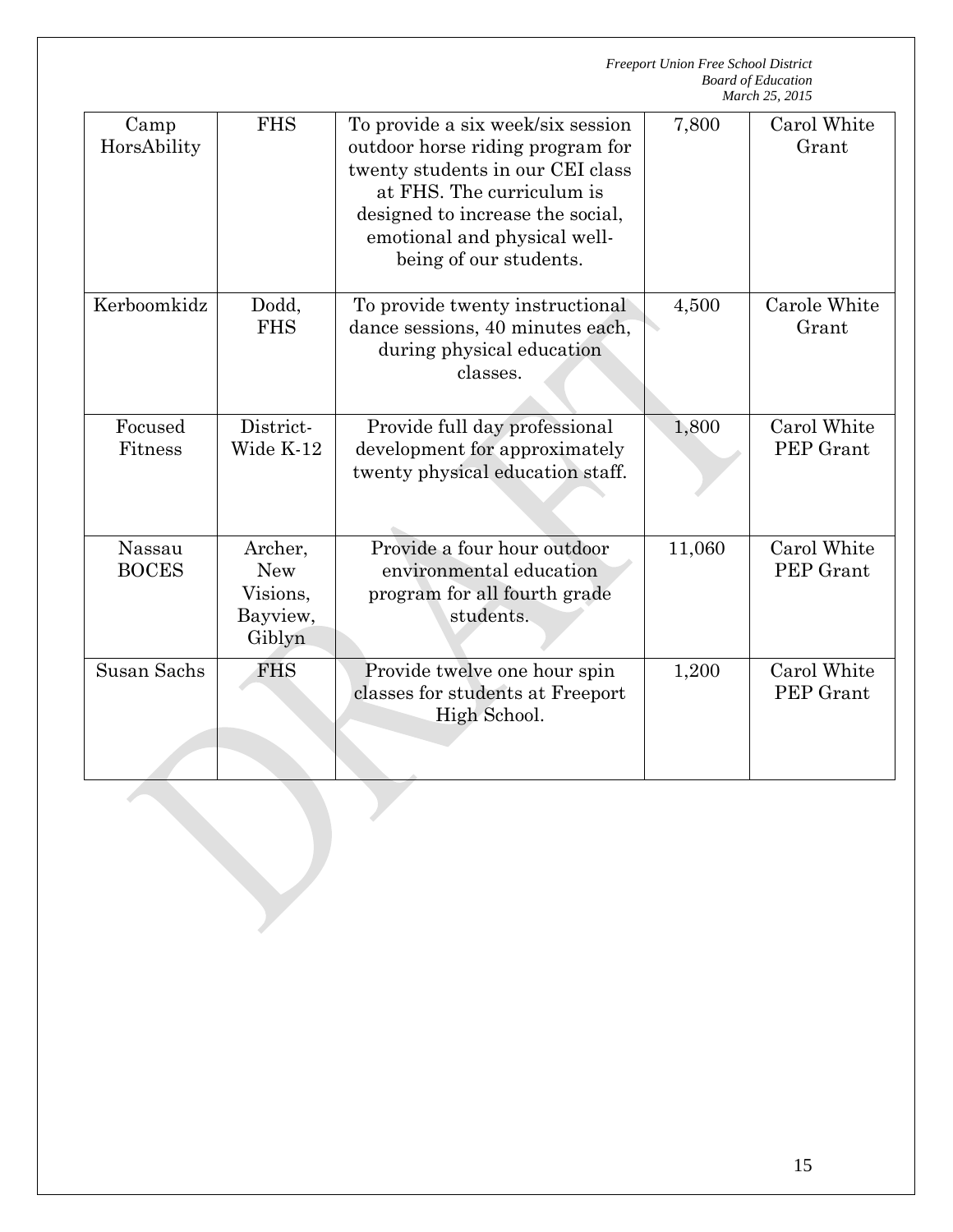# **Finance**

**9.1**

### **Budget Transfers – March, 2015 General Fund**

**BE IT RESOLVED,** that the Board of Education of the Freeport Union Free School District hereby approves the attached Budget Transfer within the General Fund for March, 2015.